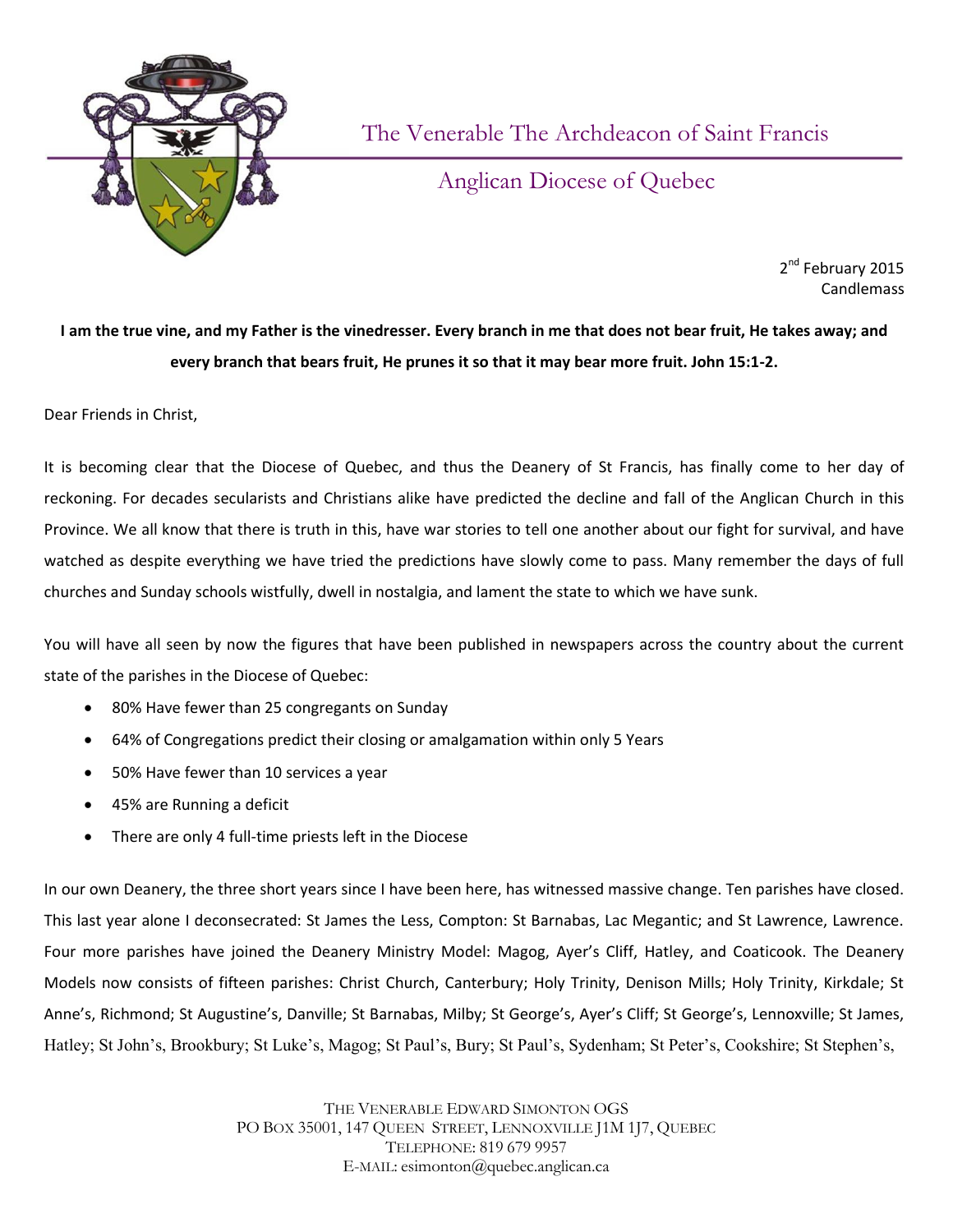Coaticook; and gives pastoral oversight to the Grace Christian Home; Place Sanborne; St Francis Manor; St Paul's Rest Home; and the Wales Home. There are eight parishes that are still on their own, and of those, four are in the midst of discerning whether to join the model, two are facing an uncertain future, and the other two the Deanery Ministry Committee is not knowledgeable about enough to make a prediction as to their future. The Diocese has been collecting information and strategizing at the Diocesan Executive Committee for over a year trying to determine the best way to address the crisis in which we find ourselves. These proposals will be brought to the Diocese at a Synod later this year.

Many have found the cold reality of the dire predictions coming to pass shocking, some have become despondent, and many have tried to shelter from the wind with denial. They still refuse to believe that it is really happening and live in a state of denial. To them it seems as if the prediction of our death has been premature and if we hold to the old paths all will come right. I understand this and deeply sympathise with it.

Yet the Deanery of St Francis continues to surprise me, and I am happy to say that it is usually a pleasant surprise. Most of the faithful have embraced the change, and often contrary to what they expected, found by doing so, new life. The Deanery has seen a renaissance in its vocation of mission and ministry since the new model came into being. Lay leaders have been enabled to take on responsibilities undreamed of even a decade ago. There are teams of Pastoral Visitors and Deanery lay Readers crisscrossing the Deanery and ministering in parishes they had once known only in name. There are now seven different youth groups in the Deanery participating in a wide variety of activities from gaming, putting on plays, organizing special evenings, parties, pub quizzes, engaging in Christian education, and planning excursions to Quebec City, Ottawa, and Scotland. There are two active EfM groups running, monthly workshops for Lay Readers and other lay ministers, social outreach groups engaged in school breakfast programs, book studies, a new prayer shawl ministry, new liturgical approaches such as Messy Church, the revival of old ones such as the quarterly Choral Evensongs and Wine and Cheese receptions, new Sunday schools coming into being, fun groups like the Soup Sisters who put on a monthly soup luncheon, as well as one-off events like the Yuletide Celebration or the Gilbert and Sullivan evenings. The energy that has been released is not just hopeful; it is the sign that there is still life in the old girl yet.

The arguments about the benefits of the new model for long term viability, survival, and renewal have been well rehearsed before: the enabling of lay ministries, the healthy identification of Anglicans with the other Anglicans in the Deanery instead of just their own parish family, the financial benefits, the structural and administrative benefits, the deeply Christian financial philosophy of not treating anyone differently because of how much money they possess, the liturgical and worship revival it can bring, as well as the long term stability it can provide. I will not elaborate further.

I believe that we are now coming to the crunch. When Christ said that he did not come to judge the world but that by his coming the world had been judged, he is saying that by his incarnation people are faced with a crucial decision that will have deep consequences for them and the world. It is his existence that forces the question, even if that is not the reason he came. We are now faced with a similar question and our decision also will have deep consequences for our survival as a church. How do we discern Him working in the Church now? Do we follow in faith or turn back in fear? Do we try